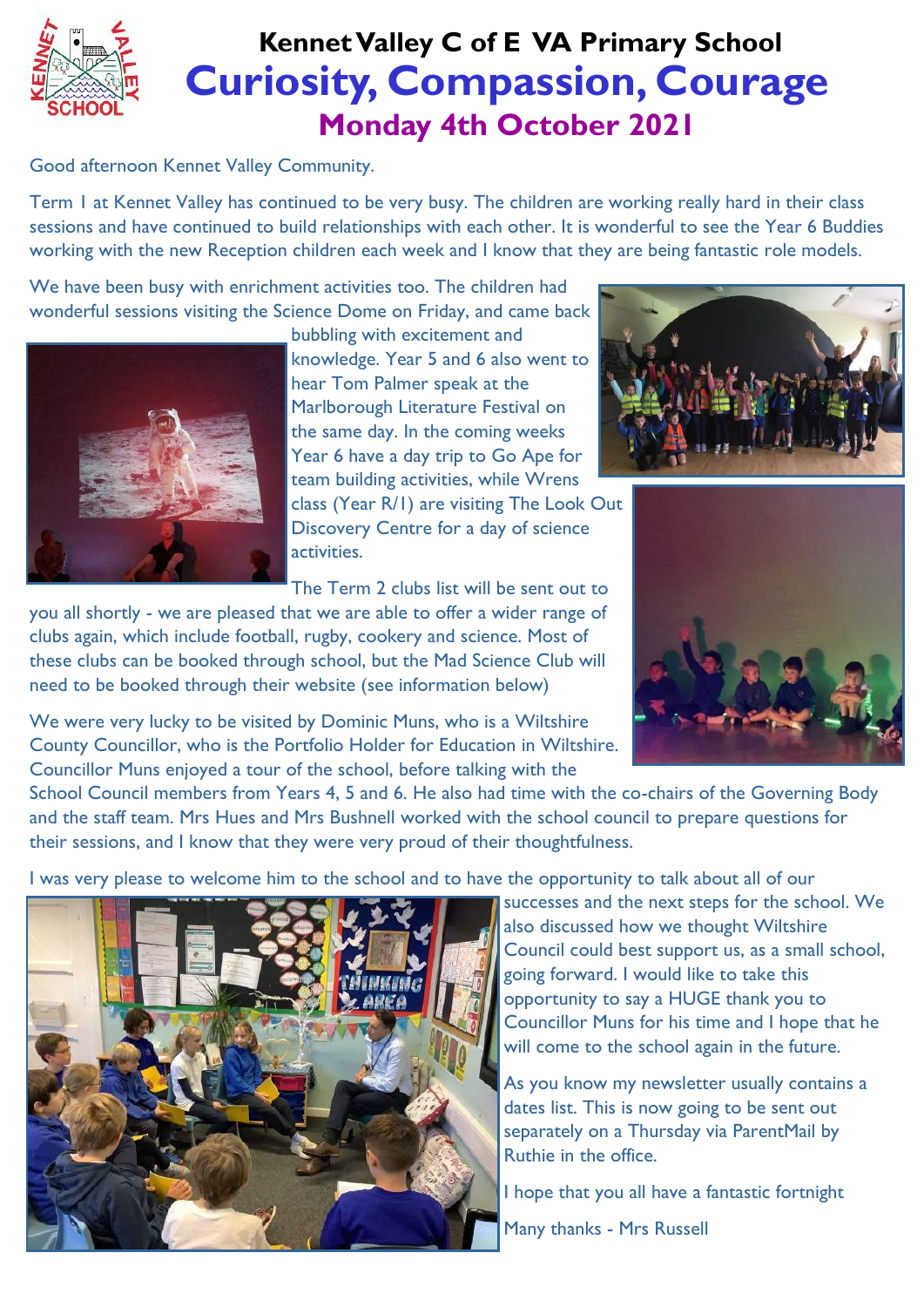

## **What if my child develops Covid-19 symptoms?**

Anyone, including children, who develops symptoms of Covid-19 should stay at home and self-isolate. You should then arrange to have a PCR test as soon as possible. Do not send your child to school with Covid-19 symptoms. If your child receives a negative result, they may return to school.

## **What if a member of the household develops symptoms?**

If another household member, such as mum or dad, displays symptoms then they should self-isolate and seek a PCR test. Children however can attend school even if a household member has tested positive for the virus- assuming they are not displaying symptoms themselves.

This is clarified in the latest guidance which states: From16th August, you will not be required to self-isolate if you live in the same household as someone with COVID-19 and any of the following apply:

- You are fully vaccinated
- You are below the age of 18 years 6 months
- You have taken part in or are currently part of an approved COVID-19 vaccine trial
- You are not able to get vaccinated for medical reasons